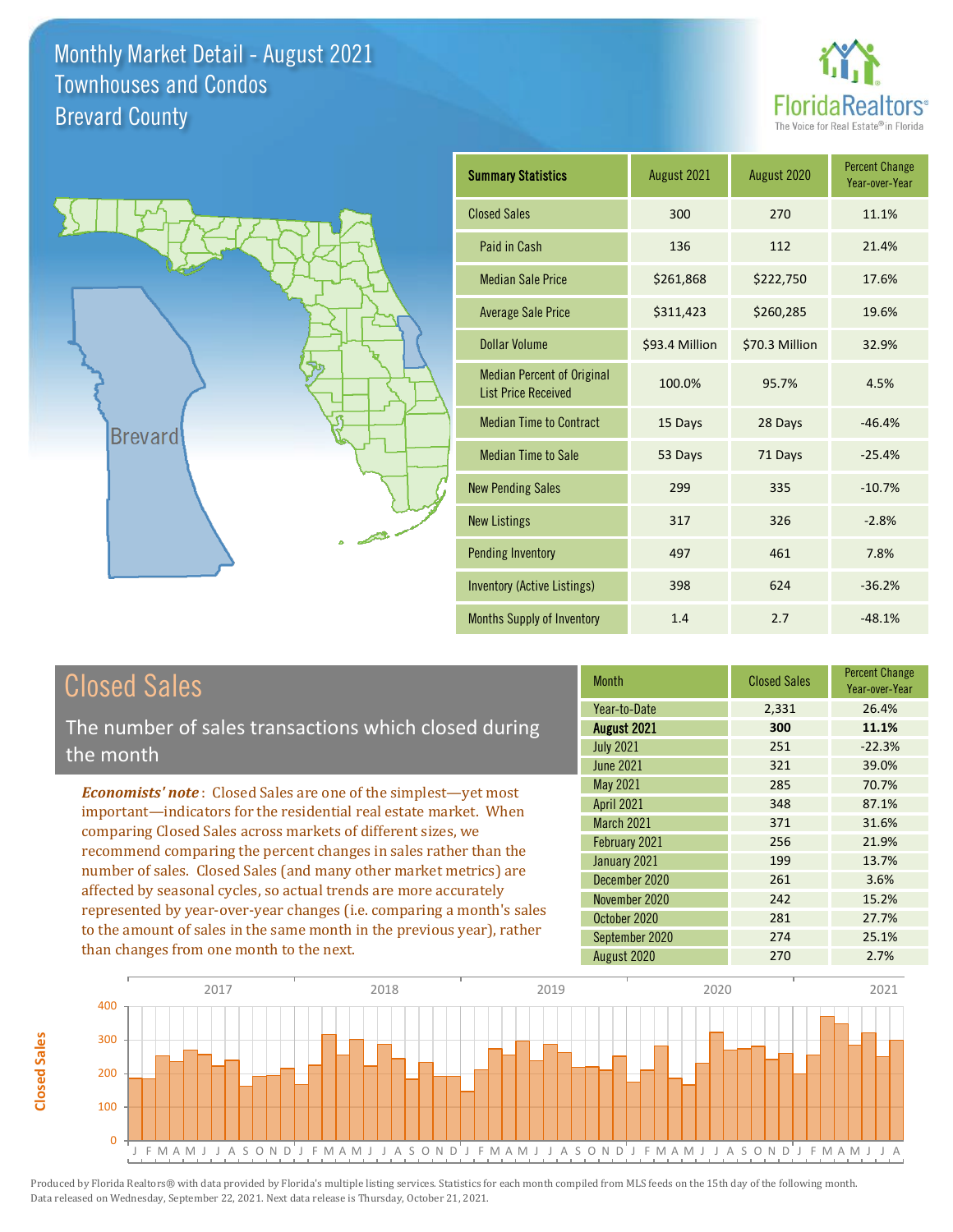this statistic should be interpreted with care.



124 19.2%

| Cash Sales                                                                     | <b>Month</b>      | <b>Cash Sales</b> | <b>Percent Change</b><br>Year-over-Year |
|--------------------------------------------------------------------------------|-------------------|-------------------|-----------------------------------------|
|                                                                                | Year-to-Date      | 1,141             | 37.8%                                   |
| The number of Closed Sales during the month in which                           | August 2021       | 136               | 21.4%                                   |
| buyers exclusively paid in cash                                                | <b>July 2021</b>  | 131               | $-10.9%$                                |
|                                                                                | June 2021         | 154               | 33.9%                                   |
|                                                                                | May 2021          | 143               | 93.2%                                   |
|                                                                                | <b>April 2021</b> | 170               | 150.0%                                  |
| <b>Economists' note:</b> Cash Sales can be a useful indicator of the extent to | <b>March 2021</b> | 183               | 35.6%                                   |
| which investors are participating in the market. Why? Investors are            | February 2021     | 133               | 49.4%                                   |
| far more likely to have the funds to purchase a home available up front,       | January 2021      | 91                | 3.4%                                    |
| whereas the typical homebuyer requires a mortgage or some other                | December 2020     | 104               | 16.9%                                   |
| form of financing. There are, of course, many possible exceptions, so          | November 2020     | 100               | 23.5%                                   |

October 2020



### Cash Sales as a Percentage of Closed Sales

The percentage of Closed Sales during the month which were Cash Sales

*Economists' note* : This statistic is simply another way of viewing Cash Sales. The remaining percentages of Closed Sales (i.e. those not paid fully in cash) each month involved some sort of financing, such as mortgages, owner/seller financing, assumed loans, etc.

| <b>Month</b>      | <b>Percent of Closed</b><br>Sales Paid in Cash | <b>Percent Change</b><br>Year-over-Year |
|-------------------|------------------------------------------------|-----------------------------------------|
| Year-to-Date      | 48.9%                                          | 8.9%                                    |
| August 2021       | 45.3%                                          | 9.2%                                    |
| <b>July 2021</b>  | 52.2%                                          | 14.7%                                   |
| <b>June 2021</b>  | 48.0%                                          | $-3.6%$                                 |
| May 2021          | 50.2%                                          | 13.3%                                   |
| <b>April 2021</b> | 48.9%                                          | 33.6%                                   |
| <b>March 2021</b> | 49.3%                                          | 2.9%                                    |
| February 2021     | 52.0%                                          | 22.6%                                   |
| January 2021      | 45.7%                                          | $-9.1%$                                 |
| December 2020     | 39.8%                                          | 12.7%                                   |
| November 2020     | 41.3%                                          | 7.0%                                    |
| October 2020      | 44.1%                                          | $-6.8%$                                 |
| September 2020    | 43.1%                                          | 24.2%                                   |
| August 2020       | 41.5%                                          | $-10.6%$                                |

September 2020 118 55.3%



Pct. of Closed Sales **Pct. of Closed Sales**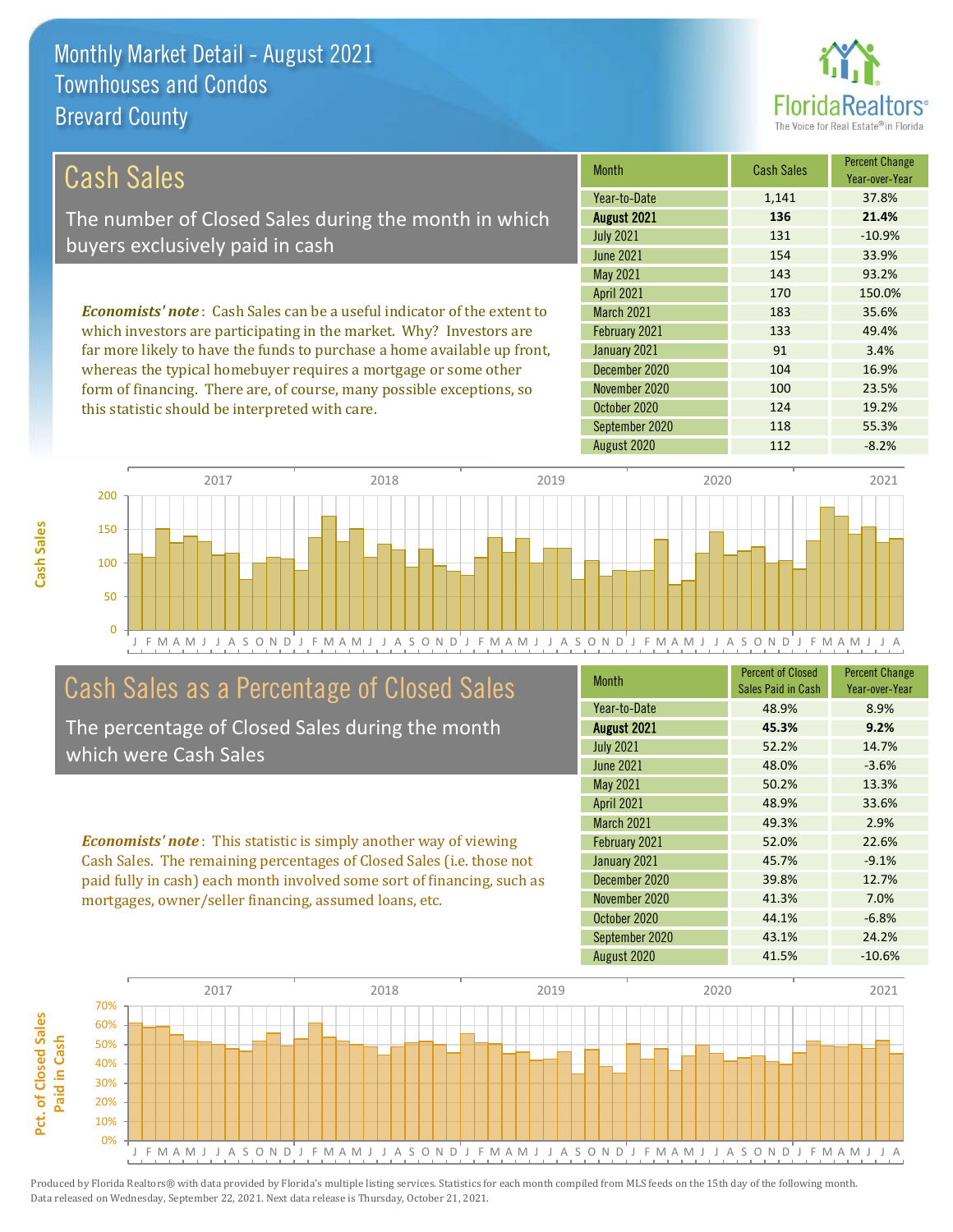

### Median Sale Price

The median sale price reported for the month (i.e. 50% of sales were above and 50% of sales were below)

*Economists' note* : Median Sale Price is our preferred summary statistic for price activity because, unlike Average Sale Price, Median Sale Price is not sensitive to high sale prices for small numbers of homes that may not be characteristic of the market area. Keep in mind that median price trends over time are not always solely caused by changes in the general value of local real estate. Median sale price only reflects the values of the homes that *sold* each month, and the mix of the types of homes that sell can change over time.

| <b>Month</b>      | <b>Median Sale Price</b> | <b>Percent Change</b><br>Year-over-Year |
|-------------------|--------------------------|-----------------------------------------|
| Year-to-Date      | \$235,000                | 14.6%                                   |
| August 2021       | \$261,868                | 17.6%                                   |
| <b>July 2021</b>  | \$235,000                | 9.3%                                    |
| <b>June 2021</b>  | \$232,000                | 6.7%                                    |
| May 2021          | \$230,000                | 36.9%                                   |
| <b>April 2021</b> | \$254,389                | 18.3%                                   |
| March 2021        | \$220,000                | 7.3%                                    |
| February 2021     | \$205,000                | $-2.7%$                                 |
| January 2021      | \$225,000                | 32.4%                                   |
| December 2020     | \$223,000                | 16.2%                                   |
| November 2020     | \$236,000                | 21.0%                                   |
| October 2020      | \$213,000                | 15.1%                                   |
| September 2020    | \$190,000                | $-5.0%$                                 |
| August 2020       | \$222,750                | 20.4%                                   |



### Average Sale Price

The average sale price reported for the month (i.e. total sales in dollars divided by the number of sales)

*Economists' note* : Usually, we prefer Median Sale Price over Average Sale Price as a summary statistic for home prices. However, Average Sale Price does have its uses—particularly when it is analyzed alongside the Median Sale Price. For one, the relative difference between the two statistics can provide some insight into the market for higher-end homes in an area.

| <b>Month</b>       | <b>Average Sale Price</b> | <b>Percent Change</b><br>Year-over-Year |
|--------------------|---------------------------|-----------------------------------------|
| Year-to-Date       | \$282,212                 | 13.7%                                   |
| <b>August 2021</b> | \$311,423                 | 19.6%                                   |
| <b>July 2021</b>   | \$281,488                 | 7.1%                                    |
| <b>June 2021</b>   | \$289,044                 | 8.5%                                    |
| May 2021           | \$273,991                 | 33.9%                                   |
| <b>April 2021</b>  | \$304,323                 | 29.7%                                   |
| <b>March 2021</b>  | \$268,124                 | 0.0%                                    |
| February 2021      | \$252,772                 | 2.7%                                    |
| January 2021       | \$265,307                 | 30.1%                                   |
| December 2020      | \$263,143                 | 11.6%                                   |
| November 2020      | \$292,248                 | 27.7%                                   |
| October 2020       | \$260,515                 | 21.3%                                   |
| September 2020     | \$229,411                 | 2.2%                                    |
| August 2020        | \$260,285                 | 18.2%                                   |



Produced by Florida Realtors® with data provided by Florida's multiple listing services. Statistics for each month compiled from MLS feeds on the 15th day of the following month. Data released on Wednesday, September 22, 2021. Next data release is Thursday, October 21, 2021.

**Average Sale Price**

**Average Sale Price**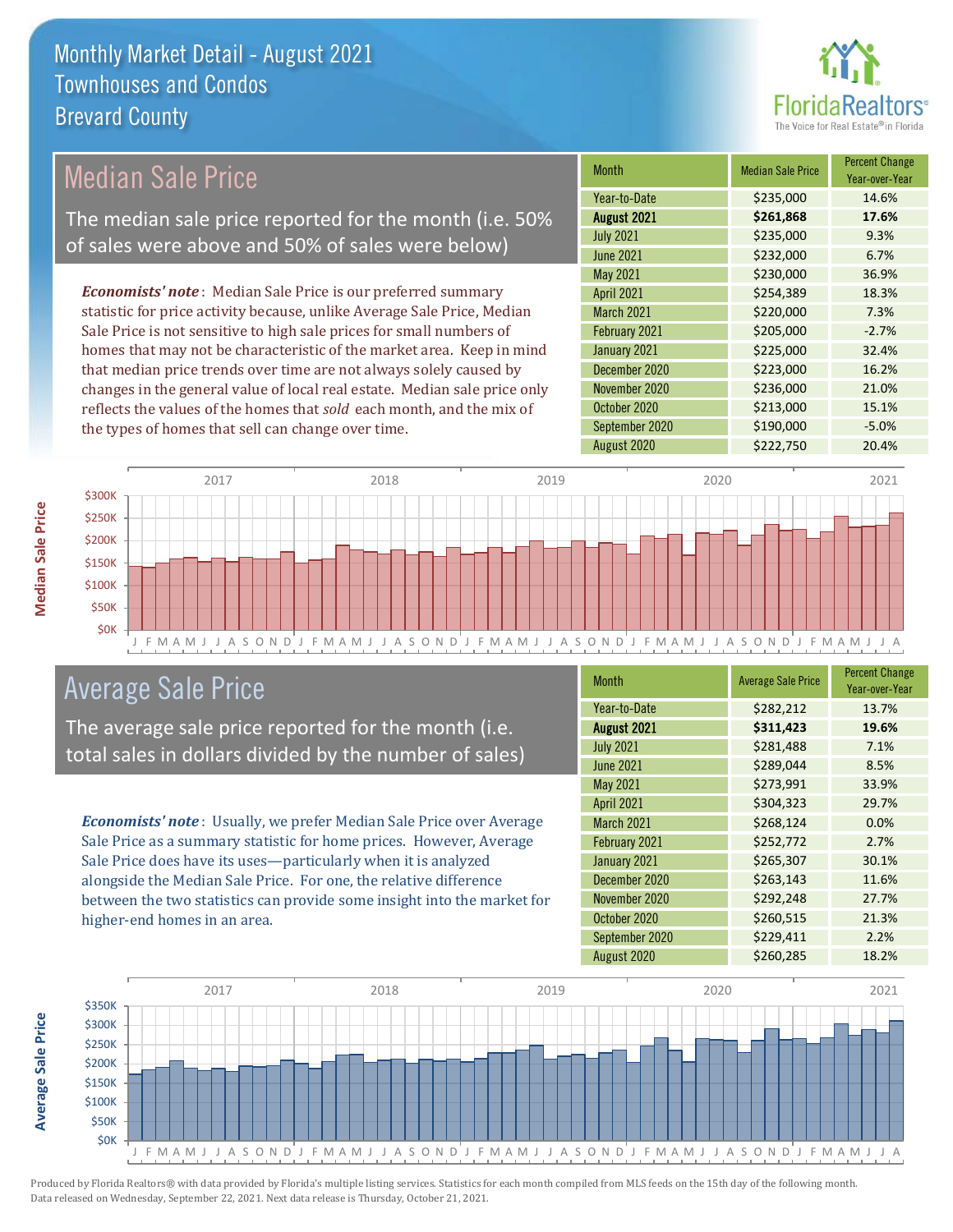

Year-over-Year

48.0%

\$70.7 Million 47.2%

\$73.2 Million 54.9%

Month **Dollar Volume** Percent Change

August 2021 **\$93.4 Million 32.9%** Year-to-Date \$657.8 Million 43.8%

July 2021 **\$70.7 Million** -16.8% June 2021 **\$92.8 Million** 50.7%

May 2021 **578.1 Million** 128.5% April 2021 **S105.9 Million** 142.6% March 2021 **\$99.5 Million** 31.6% February 2021 **\$64.7 Million** 25.2%

December 2020 \$68.7 Million 15.6%

September 2020 \$62.9 Million 27.9%

January 2021 **\$52.8 Million** 

October 2020

November 2020

#### ollar Volume

The sum of the sale prices for all sales which closed during the month

*Economists' note* : Dollar Volume is simply the sum of all sale prices in a given time period, and can quickly be calculated by multiplying Closed Sales by Average Sale Price. It is a strong indicator of the health of the real estate industry in a market, and is of particular interest to real estate professionals, investors, analysts, and government agencies. Potential home sellers and home buyers, on the other hand, will likely be better served by paying attention to trends in the two components of Dollar Volume (i.e. sales and prices) individually.



### Median Percent of Original List Price Received

The median of the sale price (as a percentage of the original list price) across all properties selling during the month

*Economists' note* : The Median Percent of Original List Price Received is useful as an indicator of market recovery, since it typically rises as buyers realize that the market may be moving away from them and they need to match the selling price (or better it) in order to get a contract on the house. This is usually the last measure to indicate a market has shifted from down to up, so it is what we would call a *lagging* indicator.

| <b>Month</b>      | Med. Pct. of Orig.<br><b>List Price Received</b> | <b>Percent Change</b><br>Year-over-Year |
|-------------------|--------------------------------------------------|-----------------------------------------|
| Year-to-Date      | 98.4%                                            | 2.6%                                    |
| August 2021       | 100.0%                                           | 4.5%                                    |
| <b>July 2021</b>  | 100.0%                                           | 4.1%                                    |
| <b>June 2021</b>  | 100.0%                                           | 4.5%                                    |
| May 2021          | 99.0%                                            | 3.4%                                    |
| <b>April 2021</b> | 98.5%                                            | 2.7%                                    |
| March 2021        | 97.7%                                            | 1.8%                                    |
| February 2021     | 96.0%                                            | $-0.3%$                                 |
| January 2021      | 97.2%                                            | 1.6%                                    |
| December 2020     | 96.4%                                            | 0.3%                                    |
| November 2020     | 97.0%                                            | 2.1%                                    |
| October 2020      | 96.8%                                            | 1.4%                                    |
| September 2020    | 96.5%                                            | 0.9%                                    |
| August 2020       | 95.7%                                            | 1.1%                                    |

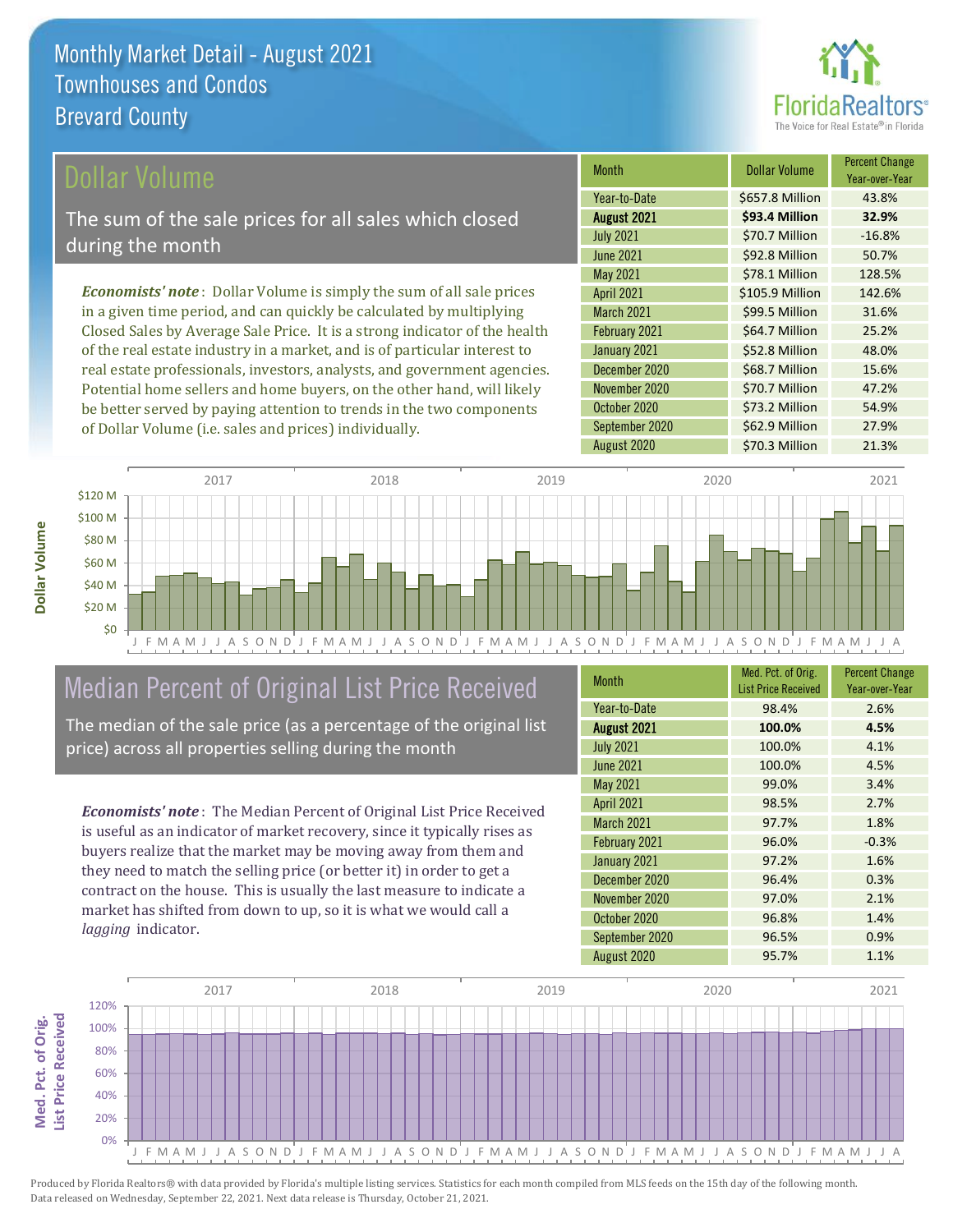

### Median Time to Contract

The median number of days between the listing date and contract date for all Closed Sales during the month

*Economists' note* : Like Time to Sale, Time to Contract is a measure of the length of the home selling process calculated for sales which closed during the month. The difference is that Time to Contract measures the number of days between the initial listing of a property and the signing of the contract which eventually led to the closing of the sale. When the gap between Median Time to Contract and Median Time to Sale grows, it is usually a sign of longer closing times and/or declining numbers of cash sales.

| <b>Month</b>       | <b>Median Time to</b><br>Contract | <b>Percent Change</b><br>Year-over-Year |
|--------------------|-----------------------------------|-----------------------------------------|
| Year-to-Date       | 13 Days                           | $-62.9%$                                |
| <b>August 2021</b> | 15 Days                           | $-46.4%$                                |
| <b>July 2021</b>   | 8 Days                            | $-82.6%$                                |
| <b>June 2021</b>   | 8 Days                            | $-81.4%$                                |
| <b>May 2021</b>    | 11 Days                           | $-70.3%$                                |
| <b>April 2021</b>  | 12 Days                           | $-53.8%$                                |
| March 2021         | 15 Days                           | $-50.0%$                                |
| February 2021      | 23 Days                           | $-53.1%$                                |
| January 2021       | 25 Days                           | $-32.4%$                                |
| December 2020      | 25 Days                           | $-24.2%$                                |
| November 2020      | 21 Days                           | $-44.7%$                                |
| October 2020       | 20 Days                           | $-57.4%$                                |
| September 2020     | 28 Days                           | $-41.7%$                                |
| August 2020        | 28 Days                           | $-44.0%$                                |



### Median Time to Sale

**Median Time to Contract**

**Median Time to** 

The median number of days between the listing date and closing date for all Closed Sales during the month

*Economists' note* : Time to Sale is a measure of the length of the home selling process, calculated as the number of days between the initial listing of a property and the closing of the sale. *Median* Time to Sale is the amount of time the "middle" property selling this month was on the market. That is, 50% of homes selling this month took *less* time to sell, and 50% of homes took *more* time to sell. Median Time to Sale gives a more accurate picture than Average Time to Sale, which can be skewed upward by small numbers of properties taking an abnormally long time to sell.

| <b>Month</b>      | <b>Median Time to Sale</b> | <b>Percent Change</b><br>Year-over-Year |
|-------------------|----------------------------|-----------------------------------------|
| Year-to-Date      | 52 Days                    | $-31.6%$                                |
| August 2021       | 53 Days                    | $-25.4%$                                |
| <b>July 2021</b>  | 44 Days                    | $-48.2%$                                |
| <b>June 2021</b>  | 45 Days                    | $-46.4%$                                |
| May 2021          | 48 Days                    | $-28.4%$                                |
| <b>April 2021</b> | 52 Days                    | $-27.8%$                                |
| March 2021        | 53 Days                    | $-23.2%$                                |
| February 2021     | 64 Days                    | $-27.3%$                                |
| January 2021      | 66 Days                    | $-12.0%$                                |
| December 2020     | 63 Days                    | $-19.2%$                                |
| November 2020     | 64 Days                    | $-20.0%$                                |
| October 2020      | 57 Days                    | $-31.3%$                                |
| September 2020    | 64 Days                    | $-30.4%$                                |
| August 2020       | 71 Days                    | $-12.3%$                                |

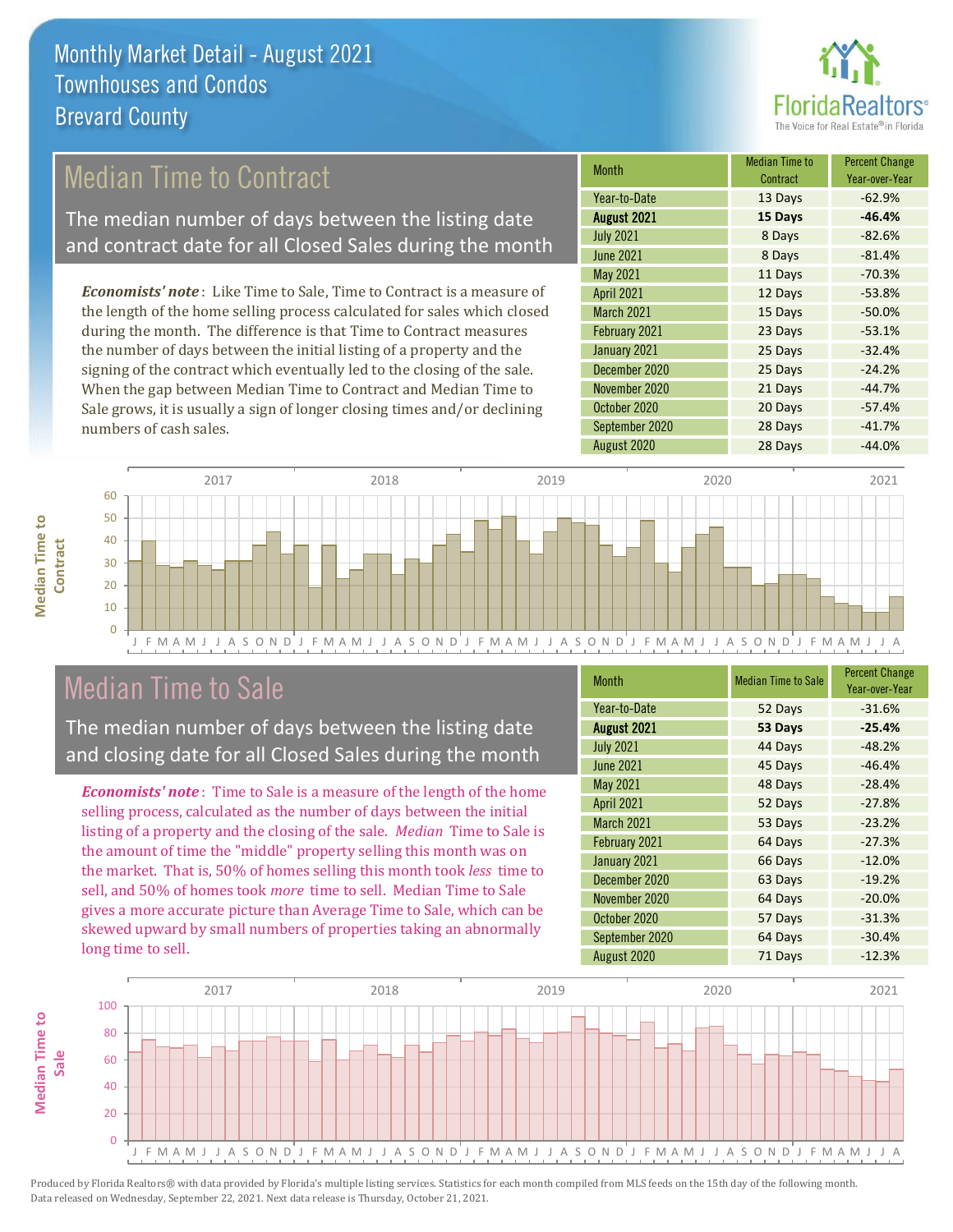

| New Pending Sales                                                              | <b>Month</b>      | <b>New Pending Sales</b> | <b>Percent Change</b><br>Year-over-Year |
|--------------------------------------------------------------------------------|-------------------|--------------------------|-----------------------------------------|
|                                                                                | Year-to-Date      | 2,588                    | 18.3%                                   |
| The number of listed properties that went under                                | August 2021       | 299                      | $-10.7%$                                |
| contract during the month                                                      | <b>July 2021</b>  | 260                      | $-16.1%$                                |
|                                                                                | <b>June 2021</b>  | 275                      | $-16.4%$                                |
|                                                                                | May 2021          | 342                      | 27.6%                                   |
| <b>Economists' note</b> : Because of the typical length of time it takes for a | <b>April 2021</b> | 308                      | 93.7%                                   |
| sale to close, economists consider Pending Sales to be a decent                | <b>March 2021</b> | 414                      | 97.1%                                   |
| indicator of potential future Closed Sales. It is important to bear in         | February 2021     | 349                      | 22.0%                                   |
| mind, however, that not all Pending Sales will be closed successfully.         | January 2021      | 341                      | 17.6%                                   |
| So, the effectiveness of Pending Sales as a future indicator of Closed         | December 2020     | 233                      | 33.9%                                   |
| Sales is susceptible to changes in market conditions such as the               | November 2020     | 245                      | $-1.2%$                                 |
| availability of financing for homebuyers and the inventory of                  | October 2020      | 291                      | 9.0%                                    |



## New Listings

distressed properties for sale.

The number of properties put onto the market during the month

*Economists' note* : New Listings tend to rise in delayed response to increasing prices, so they are often seen as a lagging indicator of market health. As prices rise, potential sellers raise their estimations of value—and in the most recent cycle, rising prices have freed up many potential sellers who were previously underwater on their mortgages. Note that in our calculations, we take care to not include properties that were recently taken off the market and quickly relisted, since these are not really *new* listings.

| <b>Month</b>      | <b>New Listings</b> | <b>Percent Change</b><br>Year-over-Year |
|-------------------|---------------------|-----------------------------------------|
| Year-to-Date      | 2,568               | 11.0%                                   |
| August 2021       | 317                 | $-2.8%$                                 |
| <b>July 2021</b>  | 348                 | 21.7%                                   |
| <b>June 2021</b>  | 347                 | 34.5%                                   |
| <b>May 2021</b>   | 281                 | $-7.0%$                                 |
| <b>April 2021</b> | 317                 | 56.2%                                   |
| <b>March 2021</b> | 340                 | 14.1%                                   |
| February 2021     | 310                 | 6.2%                                    |
| January 2021      | 308                 | $-11.7%$                                |
| December 2020     | 226                 | $-1.7%$                                 |
| November 2020     | 292                 | 3.9%                                    |
| October 2020      | 289                 | $-10.8%$                                |
| September 2020    | 253                 | 16.6%                                   |
| August 2020       | 326                 | 14.8%                                   |

September 2020 255 23.8%



Produced by Florida Realtors® with data provided by Florida's multiple listing services. Statistics for each month compiled from MLS feeds on the 15th day of the following month. Data released on Wednesday, September 22, 2021. Next data release is Thursday, October 21, 2021.

**New Listings**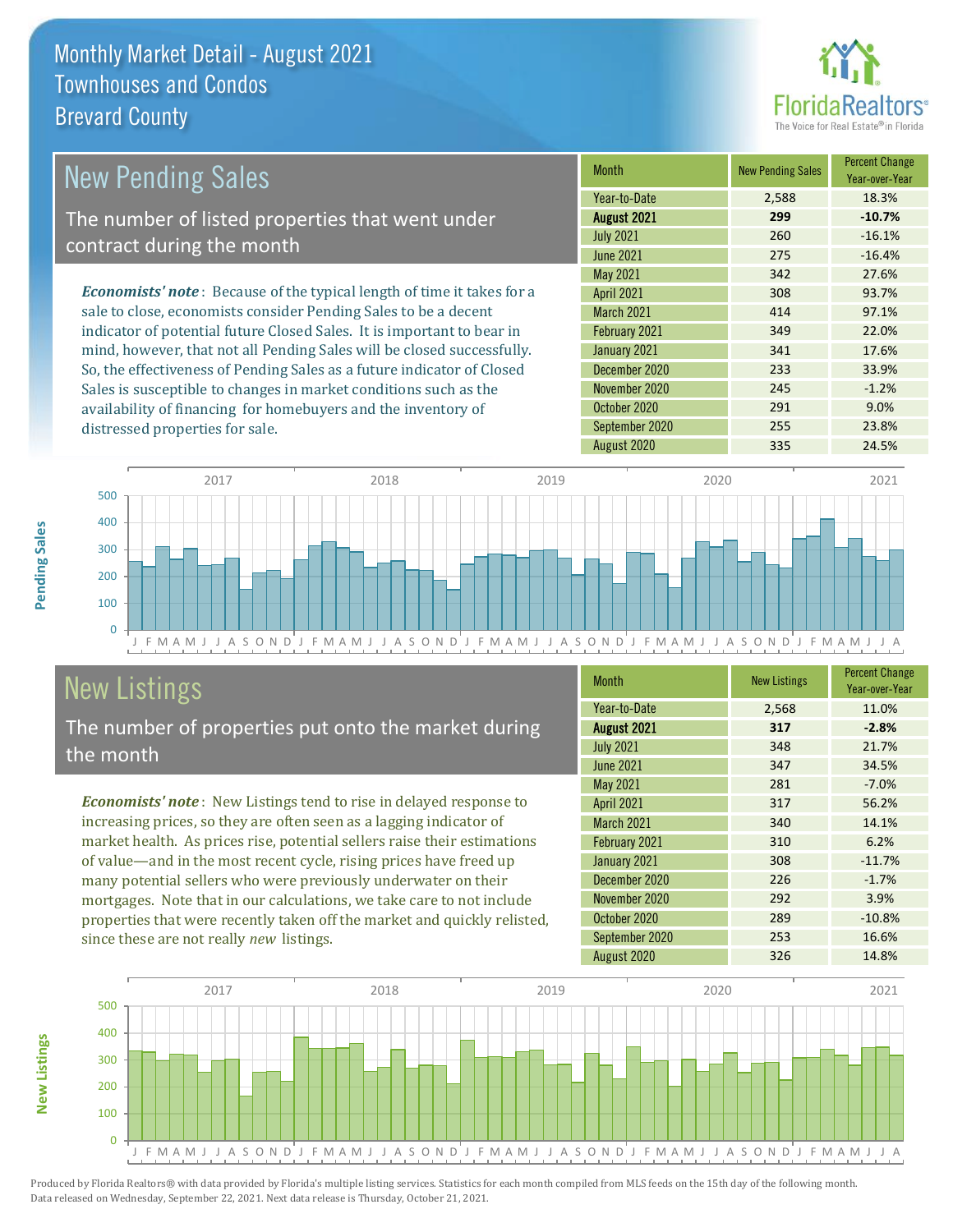

# *Economists' note* : There are a number of ways to define and calculate Inventory (Active Listings) The number of property listings active at the end of the month

Inventory. Our method is to simply count the number of active listings on the last day of the month, and hold this number to compare with the same month the following year. Inventory rises when New Listings are outpacing the number of listings that go off-market (regardless of whether they actually sell). Likewise, it falls when New Listings aren't keeping up with the rate at which homes are going off-market.

| <b>Month</b>             | Inventory | <b>Percent Change</b><br>Year-over-Year |
|--------------------------|-----------|-----------------------------------------|
| <b>YTD (Monthly Avg)</b> | 375       | $-50.7%$                                |
| August 2021              | 398       | $-36.2%$                                |
| <b>July 2021</b>         | 403       | $-38.4%$                                |
| <b>June 2021</b>         | 337       | $-51.1%$                                |
| May 2021                 | 272       | $-66.0%$                                |
| <b>April 2021</b>        | 317       | $-61.7%$                                |
| <b>March 2021</b>        | 339       | $-60.2%$                                |
| February 2021            | 440       | $-45.7%$                                |
| January 2021             | 493       | $-40.2%$                                |
| December 2020            | 552       | $-28.0%$                                |
| November 2020            | 588       | $-26.9%$                                |
| October 2020             | 564       | $-30.1%$                                |
| September 2020           | 584       | $-26.7%$                                |
| August 2020              | 624       | $-23.8%$                                |



### Months Supply of Inventory

An estimate of the number of months it will take to deplete the current Inventory given recent sales rates

*Economists' note* : MSI is a useful indicator of market conditions. The benchmark for a balanced market (favoring neither buyer nor seller) is 5.5 months of inventory. Anything higher is traditionally a buyers' market, and anything lower is a sellers' market. There is no single accepted way of calculating MSI. A common method is to divide current Inventory by the most recent month's Closed Sales count, but this count is a usually poor predictor of future Closed Sales due to seasonal cycles. To eliminate seasonal effects, we use the 12-month average of monthly Closed Sales instead.

| <b>Month</b>             | <b>Months Supply</b> | <b>Percent Change</b><br>Year-over-Year |
|--------------------------|----------------------|-----------------------------------------|
| <b>YTD (Monthly Avg)</b> | 1.4                  | $-56.3%$                                |
| August 2021              | 1.4                  | $-48.1%$                                |
| <b>July 2021</b>         | 1.4                  | $-51.7%$                                |
| <b>June 2021</b>         | 1.2                  | $-61.3%$                                |
| May 2021                 | 1.0                  | $-71.4%$                                |
| <b>April 2021</b>        | 1.2                  | $-65.7%$                                |
| March 2021               | 1.3                  | $-62.9%$                                |
| February 2021            | 1.8                  | $-45.5%$                                |
| January 2021             | 2.0                  | $-41.2%$                                |
| December 2020            | 2.3                  | $-28.1%$                                |
| November 2020            | 2.4                  | $-29.4%$                                |
| October 2020             | 2.4                  | $-31.4%$                                |
| September 2020           | 2.5                  | $-26.5%$                                |
| August 2020              | 2.7                  | $-22.9%$                                |

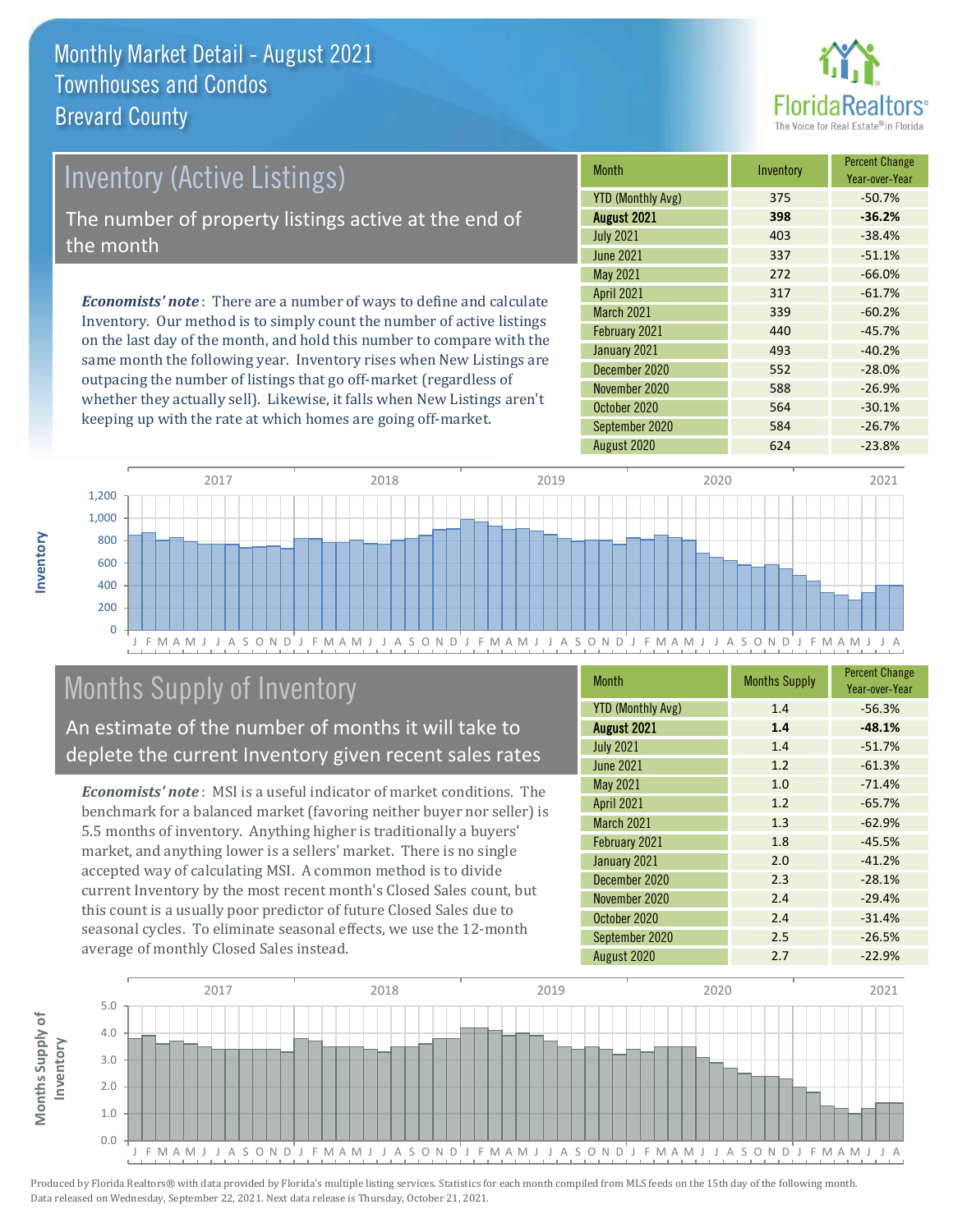

#### *Economists' note:* Closed Sales are one of the simplest—yet most important—indicators for the residential real estate market. When comparing Closed Sales across markets of different sizes, we recommend comparing the percent changes in sales rather than the number of sales. Closed Sales (and many other market metrics) are Sale Price Closed Sales Percent Change Closed Sales by Sale Price The number of sales transactions which closed during the month

affected by seasonal cycles, so actual trends are more accurately represented by year-over-year changes (i.e. comparing a month's sales to the amount of sales in the same month in the previous year), rather than changes from one month to the next.





#### Median Time to Contract by Sale Price The median number of days between the listing date and contract date for all Closed Sales during the month

*Economists' note* : Like Time to Sale, Time to Contract is a measure of the length of the home selling process calculated for sales which closed during the month. The difference is that Time to Contract measures the number of days between the initial listing of a property and the signing of the contract which eventually led to the closing of the sale. When the gap between Median Time to Contract and Median Time to Sale grows, it is usually a sign of longer closing times and/or declining numbers of cash sales.

| <b>Sale Price</b>     | Median Time to<br>Contract | <b>Percent Change</b><br>Year-over-Year |
|-----------------------|----------------------------|-----------------------------------------|
| Less than \$50,000    | 3 Days                     | $-72.7%$                                |
| \$50,000 - \$99,999   | 30 Days                    | $-3.2%$                                 |
| $$100,000 - $149,999$ | 23 Days                    | $-14.8%$                                |
| $$150,000 - $199,999$ | 7 Days                     | $-61.1%$                                |
| \$200,000 - \$249,999 | 8 Days                     | $-75.0%$                                |
| \$250,000 - \$299,999 | 11 Days                    | $-60.7%$                                |
| \$300,000 - \$399,999 | 21 Days                    | $-70.0%$                                |
| $$400,000 - $599,999$ | 16 Days                    | $-33.3%$                                |
| \$600,000 - \$999,999 | 29 Days                    | $-83.4%$                                |
| \$1,000,000 or more   | 16 Days                    | $-94.8%$                                |



Produced by Florida Realtors® with data provided by Florida's multiple listing services. Statistics for each month compiled from MLS feeds on the 15th day of the following month. Data released on Wednesday, September 22, 2021. Next data release is Thursday, October 21, 2021.

**Median Time to Contract**

**Median Time to Contract**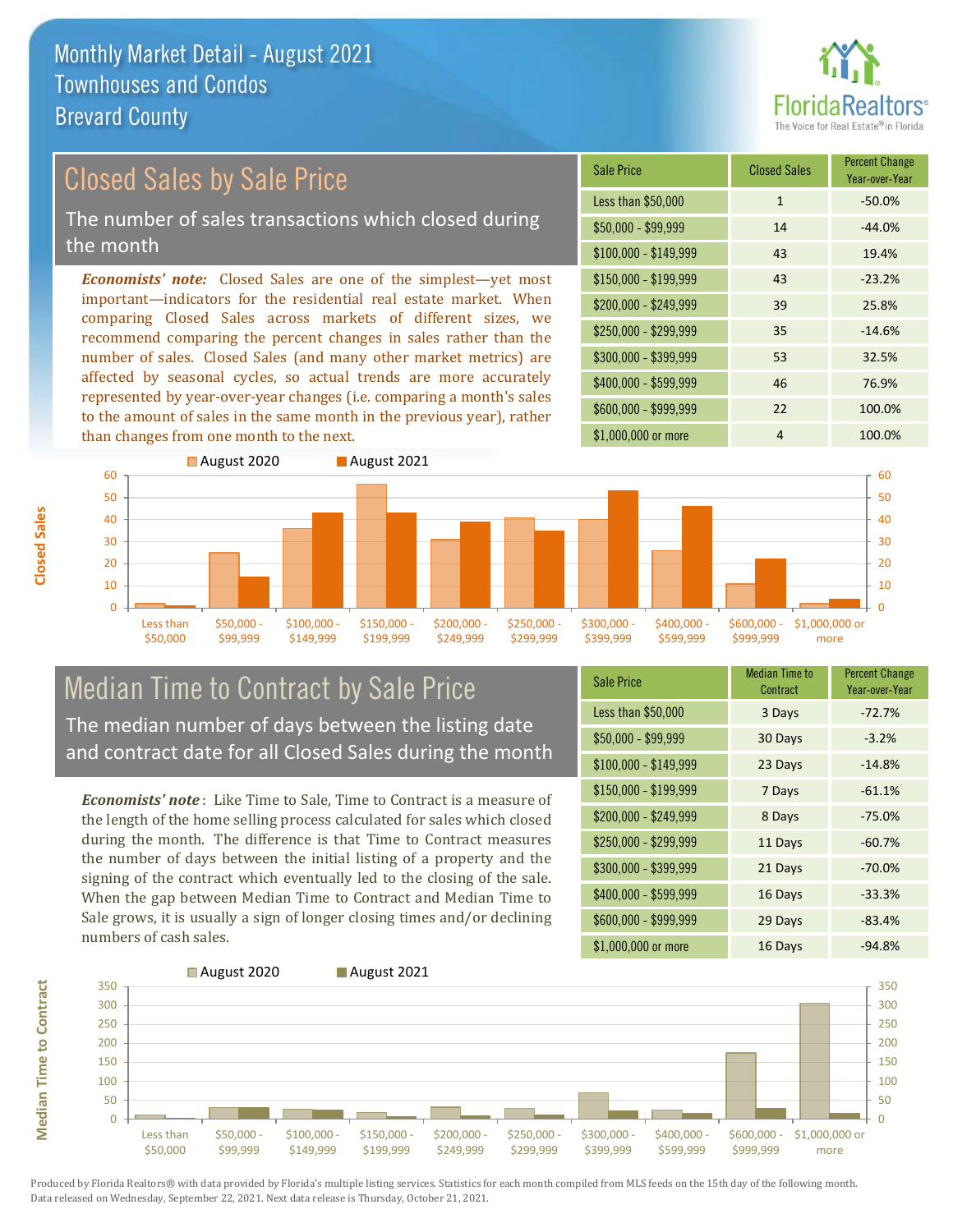

## New Listings by Initial Listing Price

The number of properties put onto the market during the month

*Economists' note:* New Listings tend to rise in delayed response to increasing prices, so they are often seen as a lagging indicator of market health. As prices rise, potential sellers raise their estimations of value—and in the most recent cycle, rising prices have freed up many potential sellers who were previously underwater on their mortgages. Note that in our calculations, we take care to not include properties that were recently taken off the market and quickly relisted, since these are not really *new* listings.





#### Inventory by Current Listing Price The number of property listings active at the end of the month

*Economists' note* : There are a number of ways to define and calculate Inventory. Our method is to simply count the number of active listings on the last day of the month, and hold this number to compare with the same month the following year. Inventory rises when New Listings are outpacing the number of listings that go off-market (regardless of whether they actually sell). Likewise, it falls when New Listings aren't keeping up with the rate at which homes are going off-market.

| <b>Current Listing Price</b> | Inventory | <b>Percent Change</b><br>Year-over-Year |
|------------------------------|-----------|-----------------------------------------|
| Less than \$50,000           | 0         | N/A                                     |
| \$50,000 - \$99,999          | 14        | $-54.8%$                                |
| $$100,000 - $149,999$        | 40        | $-28.6%$                                |
| $$150,000 - $199,999$        | 45        | $-25.0%$                                |
| \$200,000 - \$249,999        | 31        | $-38.0%$                                |
| \$250,000 - \$299,999        | 29        | $-64.2%$                                |
| \$300,000 - \$399,999        | 58        | $-61.6%$                                |
| \$400,000 - \$599,999        | 101       | $-9.0%$                                 |
| \$600,000 - \$999,999        | 52        | $-7.1%$                                 |
| \$1,000,000 or more          | 28        | 0.0%                                    |



Produced by Florida Realtors® with data provided by Florida's multiple listing services. Statistics for each month compiled from MLS feeds on the 15th day of the following month. Data released on Wednesday, September 22, 2021. Next data release is Thursday, October 21, 2021.

**Inventory**